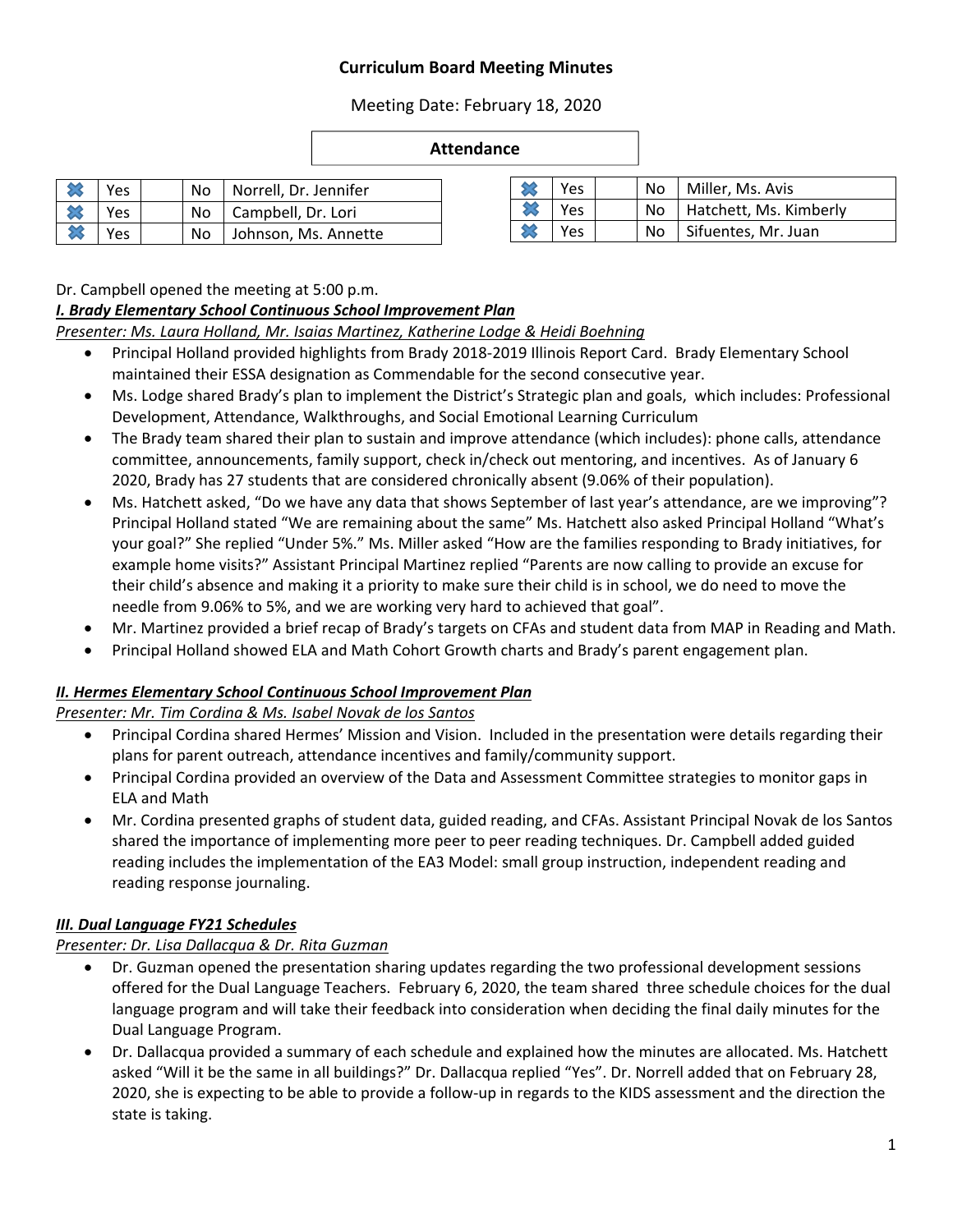# *IV. IL Empower Lead Partner Proposals‐ CEC*

*Presenter: Dr. Lori Campbell* 

 Dr. Campbell shared a brief summary of the selection process for the IL Empower Lead Partner Proposals presented on January 21, 2020. She presented the proposal from the Consortium for Educational Change (CEC) for a total cost of \$46,800. The motion will move to the March 2, 2020 Board Meeting.

#### *V. Winter MAP Overview*

*Presenter: Dr. Lisa Dallacqua, Dr. Rita Guzman, Dr. Glenda Rosado, Ms. Lisa Skelly & Mr. Brad Wieher* 

- Dr. Norrell opened the discussion to share Dr. Dallacqua's work regarding the district's MAP summary results. Each school's data will be available for the Board on the server.
- Dr. Dallacqua presented a chart with MAP National Norms, followed by the district growth compared to National Norms. She also presented elementary fall to winter results in Reading. Ms. Hatchett asked "What is our goal? Even though we are growing we are still not meeting the national norm". Dr. Dallacqua replied "All our students need to be meeting National Norms. Mr. Sifuentes stated "We can see we are getting there if you look at the year to year results" Ms. Hatchett added "We are improving but we are not in the game yet" She also asked "How long will it take us to reach National Norms? I get it we are starting from behind; when are we going to get there"? Dr. Dallacqua replied "Research shows that when you are implementing a new program it takes 3 to 5 years to come to fruition, especially in a district as large as ours, and I believe we can accomplish the results we want in that period of time". Ms. Hatchett added "So this is year 1 right, 3 to 5 years to get to the norm. Is that's what we are saying? Dr. Dallacqua replied "To get to the 50 percentile in each grade level, I would want that to be my goal for the district". Ms. Hatchett expressed that the reading programs we implemented are obviously working because our results in reading are higher than in Math".
- Dr. Dallacqua provided a chart of strengths and areas of growth by goal performance and grade level. She also presented Middle School fall to winter results for MAP Reading and Math, showing incredible growth. She followed with the High School results, Ms. Hatchett summarized the data presented "We are almost there in second grade, we lose them in third, fourth and fifth grade, We do a lot of catch up in Middle School and then we are not getting it at the High School" She added "I applaud Middle School, but we need to keep the momentum going in High School".
- Dr. Guzman presented the data for Kindergarten to Second grade Reading growth vs. Spanish Reading Growth.
- Mr. Wieher presented data on students in reading classes at the High School who showed growth on MAP, 9<sup>th</sup> grade 52.3%,  $10^{th}$  grade 56.8% &  $11^{th}$  grade 46.7%.
- Ms. Skelly shared MAP growth results for students receiving Math Intervention in the Middle Schools. The data is promising demonstrating the Intervention programs at the Middle Schools are working well.
- Dr. Campbell celebrated principals, new to the seat, who showed tremendous growth. The following principals were invited to this meeting to celebrate their success: Mr. Armando Rodriguez from Bardwell Elementary, Patricia Rangel from Benavides Steam Academy, Ms. Amanda Clark from Beaupre Elementary, Jalitza Martinez from Allen Elementary and Ms. Jacqueline Gibson from Cowherd Middle School. Dr. Rosado presented the results from the schools mentioned.

#### *VI. FY20 Proposed Summer School Dates*

*Presenter: Dr. Lori Campbell* 

- Dr. Campbell provided dates, schedules and proposed sites for Summer School. The proposed information is as follows:
	- a) Pre‐school to Kindergarten and ESY: June 1‐25, 2020 at ODonnell Elementary School. Monday‐Thursday 8:00 a.m. – 11:00 a.m.
	- b) Elementary: June 1‐25, 2020 at Hermes, Allen, O'Donnell (ESY Hermes). Monday‐Thursday 8:00 a.m. 12:00 p.m.
	- c) Middle School: Cowherd, Waldo, Simmons and FRMA (ESY High School). 8:30 a.m. 12:30 p.m.
	- d) High School: June 1‐25, 2020 Session I; June 29‐July 23, 2020 Session II, and July 27, 2020, Summer **Graduation**